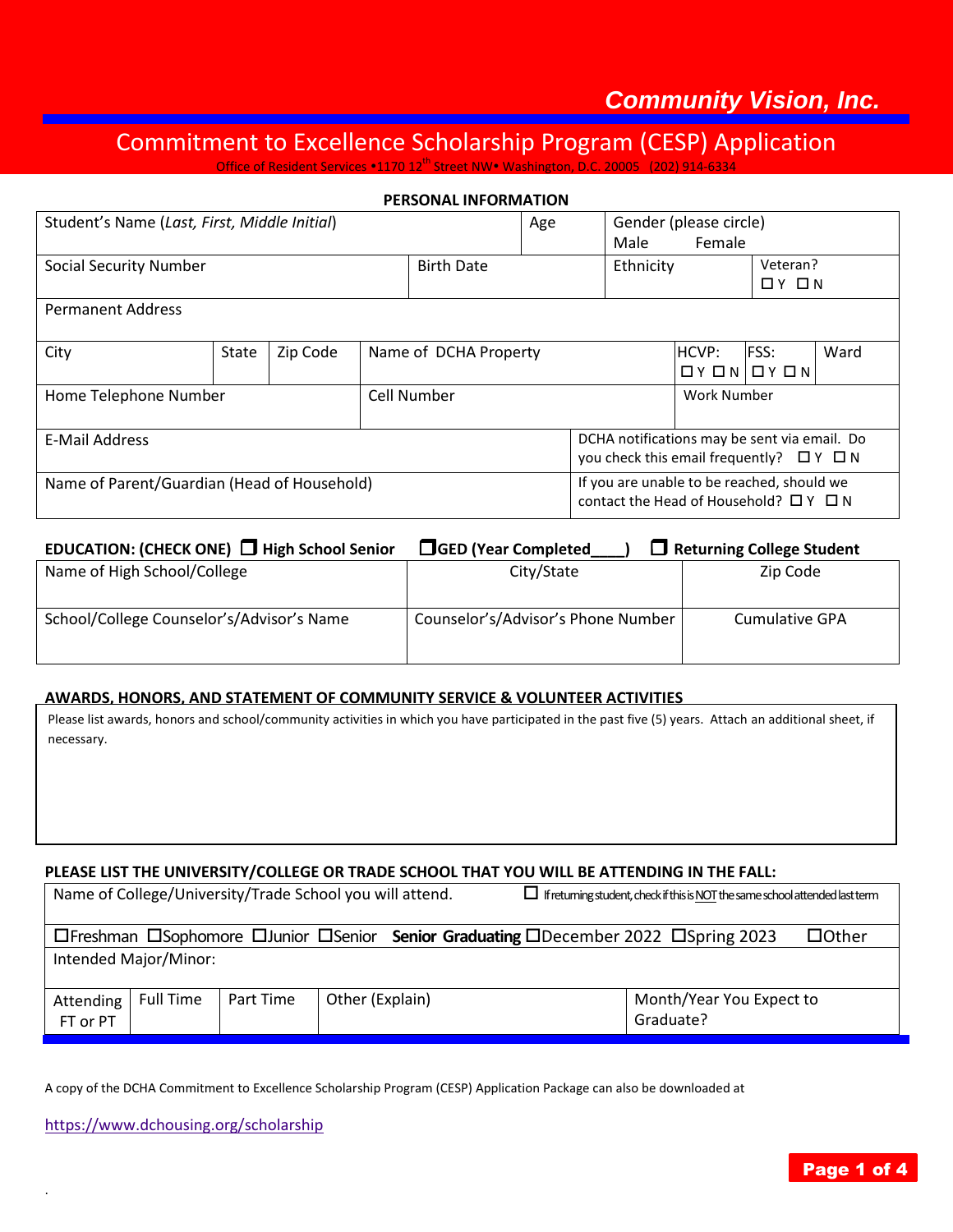### Commitment to Excellence Scholarship Program (CESP) Application Office of Resident Services .1170 12<sup>th</sup> Street NW Washington, D.C. 20005 (202) 914-

### **INSTRUCTIONS FOR TRANSCRIPT ● ESSAY ● LETTERS OF RECOMMENDATION**

 Official **TRANSCRIPT** from current or last school attended. *Only originals or certified copies are acceptable.* Certified means it must have an original school seal or original signature of a representative of the Academic Registrar's Office/Bursar/Enrollment Office. Certification from other staff members, such as faculty or college staff members, is not acceptable. Transcripts and enrollment certifications are not acceptable via email or electronic transmission services unless sent directly to the Office of Resident Services (*Attn: [orsprograms@dchousing.org](mailto:orsprograms@dchousing.org)*) from the school Registrar/Bursar/Enrollment Office; and it will not be honored until it is verified to be an official school document by the college/university/trade/technical school. Electronic documents mailed/forwarded by the student and/or "opened" by the student will not be accepted. **GED Applicants: Please include a copy of GED certificate**.

Five hundred (500) word **ESSAY** on one of the three topics below (typed using a 12 pt. Times New Roman font/doublespaced). As you develop your essay, think about the Scholarship Review Committee members who will read your statements. What do you want them to understand about you? While your essay is only one of the factors considered when making the scholarship decision, it helps provide context for the review of your application. The essay will be judged on content, creativity, writing ability and organization, grammar and punctuation. **Points will be deducted for not complying with the font, spacing, word-size instructions and self-plagiarism, which is submitting an essay from a previous year's application (-20 points):**

#### **Essay Topics**

- 1) Describe the most significant challenge you have faced and the things you have done to overcome the challenge. How has overcoming or dealing with the challenge shaped your life dreams and aspirations? *Things to consider*:
	- The challenge can be something personal or something you faced in your community, school, church or other place
	- What did you learn from the experience…positive or painful lessons?
	- Did you have support from someone to overcome the challenge or did you face it alone?
	- How has the challenge impacted your decision to major in a particular course of study?
- 2) Describe a single event that you believe helped reshape the course of human history. *Things to consider:*
	- This is entirely your opinion there is no right or wrong answer.
	- An event can be an occurrence (a war) or the actions that prevented the occurrence (peace talks/negotiations).
	- No academic topic is too controversial (history, religion, politics, science, etc.).
- 3) If given the unlimited authority to do so, what single cause would you champion? You are now in a position to bring international attention to something that you believe is vitally important. What actions do you take? *Things to consider:*
	- Who would you ask to help you and what would you ask them to do?
	- How would you influence people to get support for your mission?
	- What would you consider success?

 **LETTERS OF RECOMMENDATION (3)**—Letter should include writer's name, title, organization, mailing address, email address, phone numbers. Examples of acceptable sources for the three (3) letters of recommendation include: school

A copy of the DCHA Commitment to Excellence Scholarship Program (CESP) Application Package can also be downloaded at

<https://www.dchousing.org/scholarship>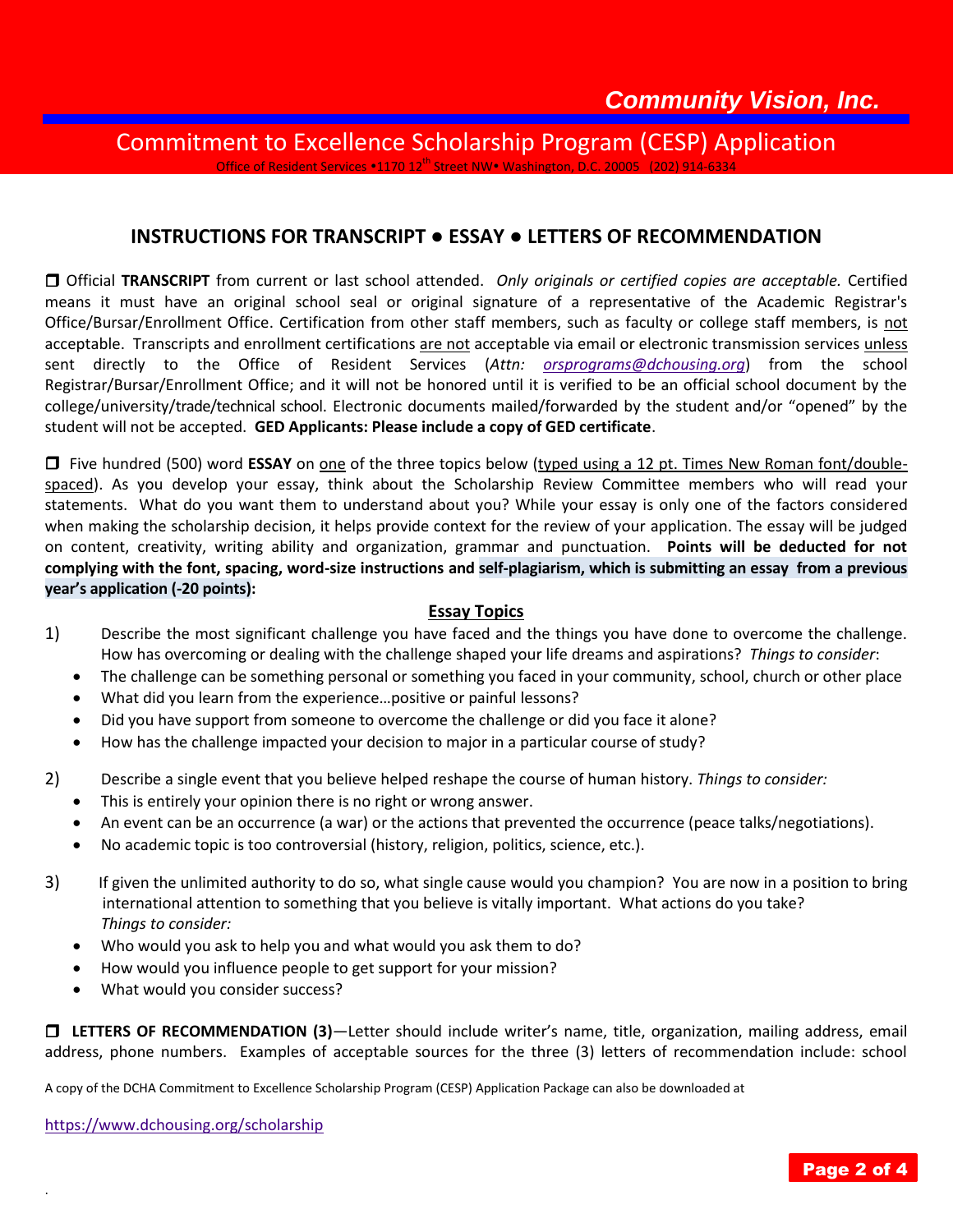# Commitment to Excellence Scholarship Program (CESP) Application

Office of Resident Services .1170 12<sup>th</sup> Street NW Washington, D.C. 20005 (202) 914-

faculty members, school counselors or professors, work supervisors, volunteer organization supervisors, members of clergy, your community Resident Council, or elected government officials. One letter may be from a member of the community who can attest to your character, community service experience, and/or who can speak about your involvement in special projects and activities that demonstrate your skills, abilities and character.

## PLEASE READ CAREFULLY AND SIGN WHERE INDICATED BELOW

I acknowledge that I have read, understood, and complied with all instructions to submit my application for the 2021 Commitment to Excellence Scholarship Program ---including the submission of all documents requested: application, transcript, essay, and three (3) letters of recommendation.

I understand that all documents submitted, including transcript, essay, and recommendations become the property of the Commitment to Excellence Scholarship Program and will not be returned to me.

I understand the decisions of the Scholarship Review Committee are final. I further understand that, as a part of the review process the applicant may be contacted by the Scholarship Review Committee for a personal interview; and that if reviewers have any questions regarding the application or materials submitted, the applicant may be contacted.

I acknowledge that the documents checked below are enclosed with my application (please check all that apply):

By my signature below, I agree to submission of my complete Application for consideration in the 2021 COMMITMENT TO EXCELLENCE SCHOLARSHIP PROGRAM. The documents checked  $(\checkmark)$  below are enclosed:

|                                     | DO NOT FORGET TO COMPLETE AND RETURN THIS PAGE |  |  |  |
|-------------------------------------|------------------------------------------------|--|--|--|
|                                     | <b>WITH</b>                                    |  |  |  |
|                                     | YOUR APPLICATION.                              |  |  |  |
| <b>Points Will be Deducted For:</b> |                                                |  |  |  |
| 1 Point                             | Not Returning this Page 3 with Application.    |  |  |  |
| 1 Point                             | Not completing the CHECKLIST at the right.     |  |  |  |
| 1 Point                             | No SIGNATURE/DATE on Signed line below.        |  |  |  |
|                                     | 8-10 Points Not Following ESSAY INSTRUCTIONS.  |  |  |  |

 $\Box$ Y  $\Box$ N Scholarship Application *If not included, please explain*

**CIY CIN OFFICIAL Transcript** *If not included, please explain*

Y N Typed Essay (Typed, Double-Spaced, 12pt Times Roman) *If not included, please explain*

 $\Box Y$   $\Box N$  Letters of Recommendation (Three Letters) *If not included, please explain*

Application, Transcript, Essay and Recommendations Due by Monday, June 20th, 2022

A copy of the DCHA Commitment to Excellence Scholarship Program (CESP) Application Package can also be downloaded at **Signature: \_\_\_\_\_\_\_\_\_\_\_\_\_\_\_\_\_\_\_\_\_\_\_\_\_\_\_\_\_\_\_\_\_\_\_\_\_\_\_\_\_\_\_\_\_\_\_\_\_\_\_\_\_\_\_\_\_\_\_\_\_\_\_\_\_\_\_\_\_\_ Date: \_\_\_\_\_\_\_\_\_\_\_**

<https://www.dchousing.org/scholarship>